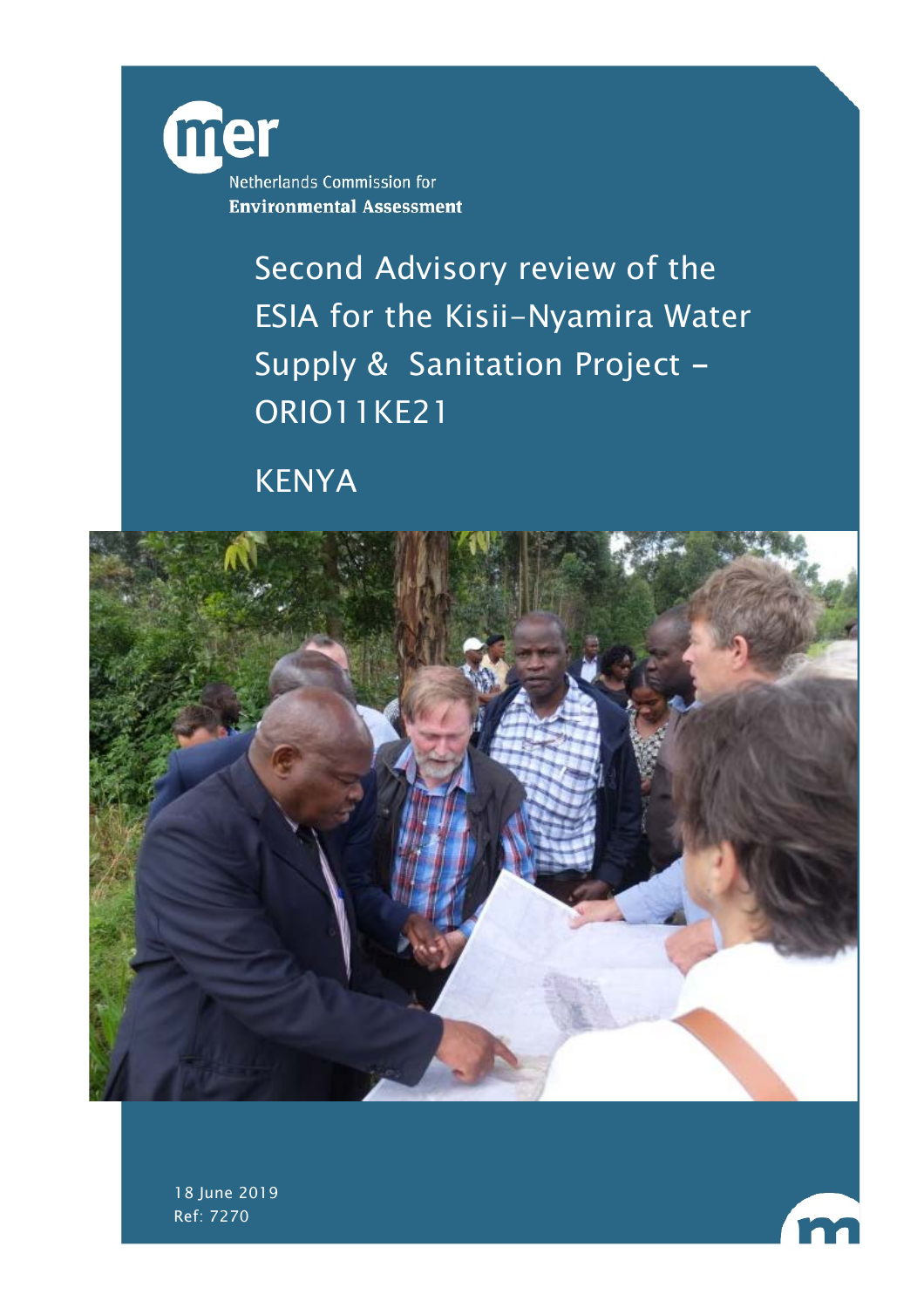# Advisory Report by the NCEA

| Тο        | Netherlands Enterprise Agency (RVO)                                                                                                                                                            |
|-----------|------------------------------------------------------------------------------------------------------------------------------------------------------------------------------------------------|
| Attn      | Ms Sylvie Sprangers                                                                                                                                                                            |
| From      | The Netherlands Commission for Environmental Assessment (NCEA)                                                                                                                                 |
| Date      | 18 June 2019                                                                                                                                                                                   |
| Subject   | Advisory review of the ESIA for the Kisii–Nyamira Water Supply & Sanitation<br>Project, Kenya                                                                                                  |
|           | By: Working group of the Netherlands Commission for Environmental<br>Assessment: Ms Tanya van Gool (Chair) and Mr Arend Kolhoff (Technical<br>secretary)<br>Quality control by: Mr Rob Verheem |
| Reference | 7270                                                                                                                                                                                           |

© Netherlands Commission for Environmental Assessment (NCEA). Advisory review of the ESIA for the Kisii-Nyamira Water Supply & Sanitation Project, Kenya – 2019

-

Contact W [www.eia.nl](http://www.eia.nl/) T +3130 234 76 60 E [ncea@eia.nl](mailto:ncea@eia.nl)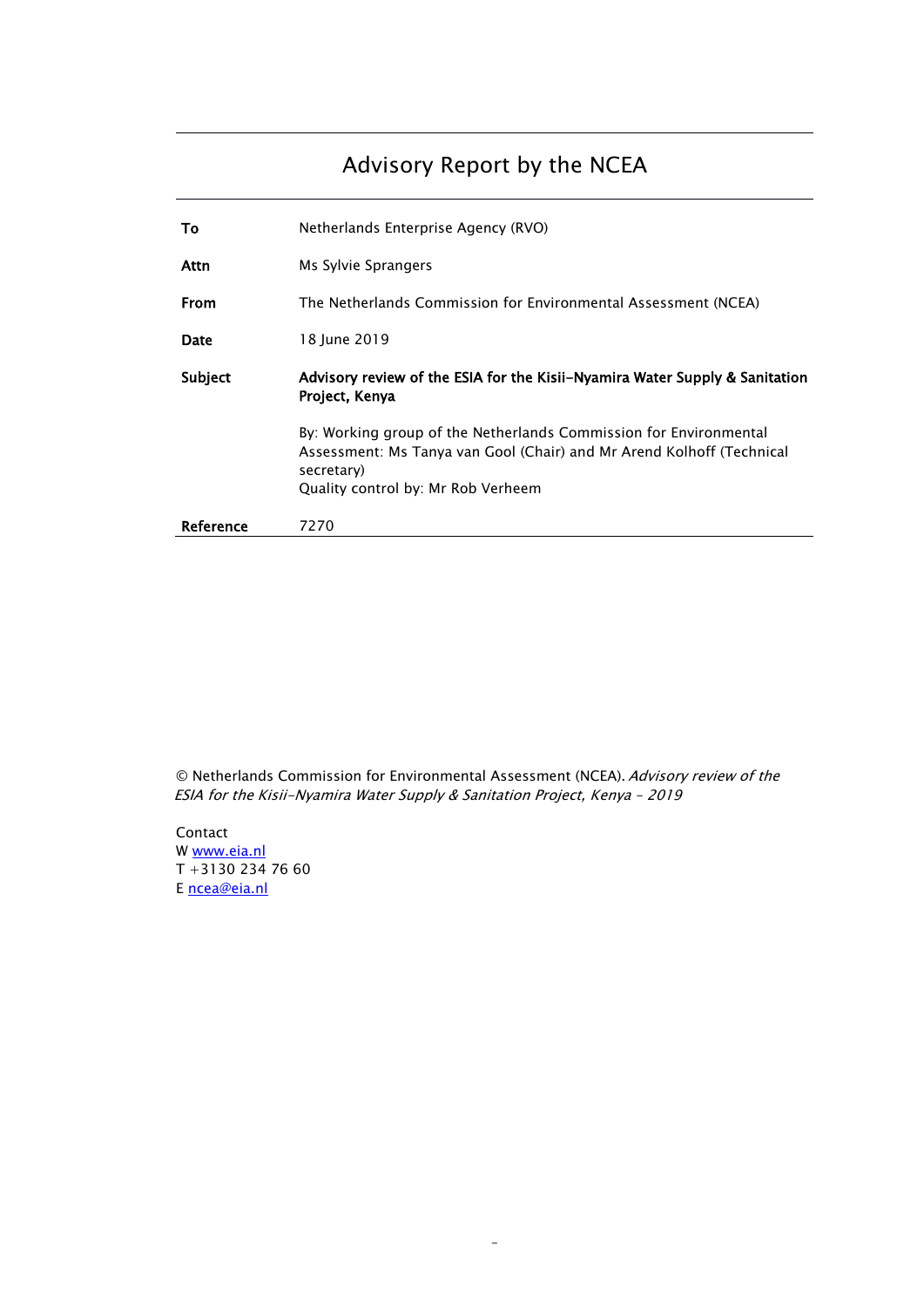# Table of contents

| 1.  |                                                                             |  |
|-----|-----------------------------------------------------------------------------|--|
| 2.  |                                                                             |  |
| 3.  |                                                                             |  |
| 3.1 | PS 1-Assessment and Management of Environmental and Social Risks and        |  |
|     |                                                                             |  |
| 3.2 |                                                                             |  |
| 3.3 |                                                                             |  |
| 3.4 |                                                                             |  |
| 3.5 |                                                                             |  |
| 3.6 | PS 6 - Biodiversity Conservation & Sustainable Management of Living Natural |  |
|     |                                                                             |  |
| 3.7 |                                                                             |  |
|     | Annex 1: Map Kisii-Nyamira Water Supply & Sanitation Project 17             |  |
|     |                                                                             |  |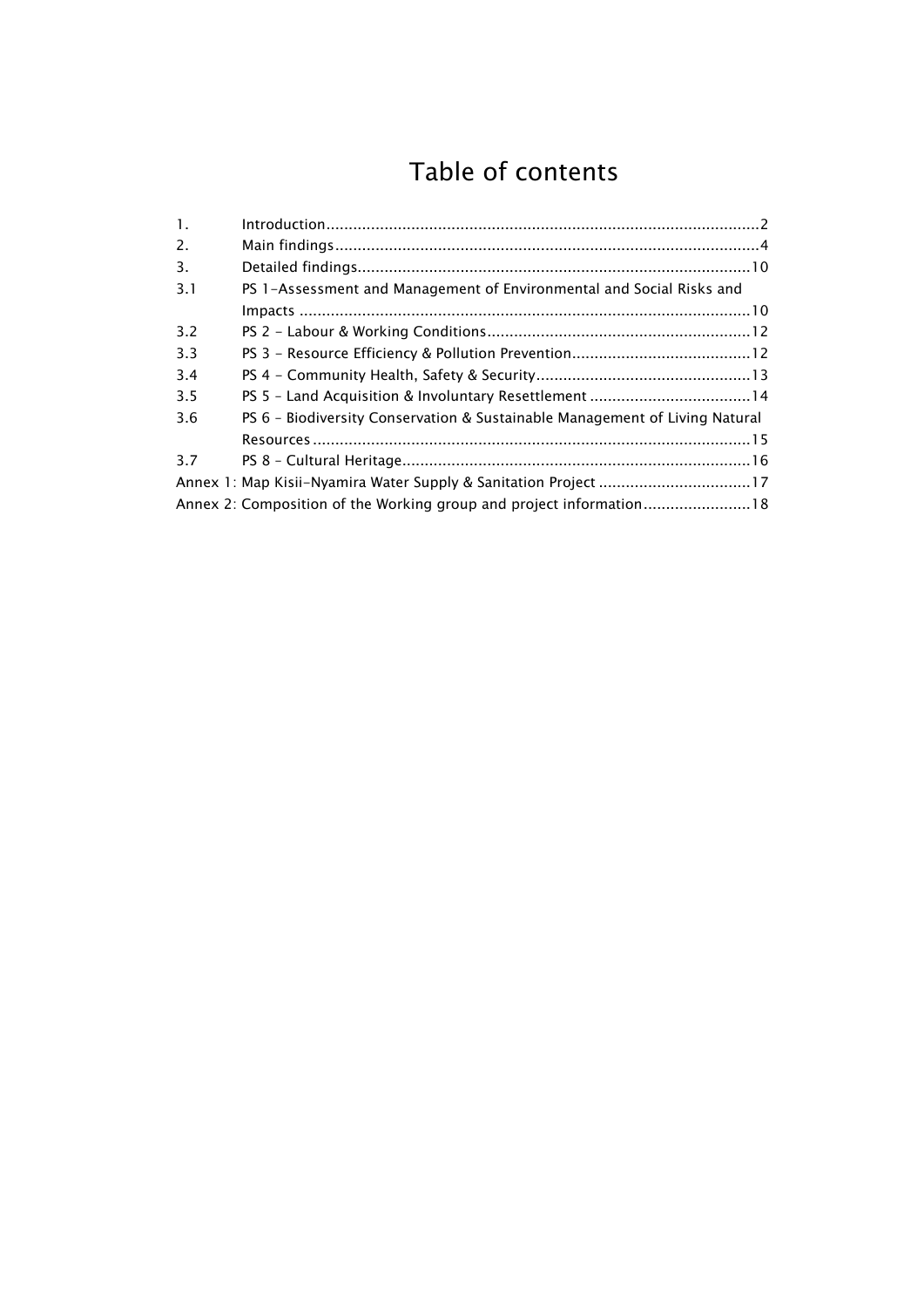# <span id="page-3-0"></span>1. Introduction

### The project initiative

The Kisii-Nyamira Water Supply and Sanitation Project is a project located in the South-West of Kenya. It covers both the Kisii & Nyamira county (see Annex 1 for a map of the project area) rural areas that are characterised by a densely populated mountainous landscape. The proponent for this project is the Lake Victoria South Water Services Board (LVSWSB). This Board operates under the supervision of the Ministry of Water & Irrigation of the Republic of Kenya.

Presently only 10% of the residents in both Kisii and Nyamira are connected to a piped network. People in both counties rely on rivers, shallow wells, springs, dams, pans and boreholes the availability of which varies considerably between seasons as well as across regions depending on the time of the year.

The main objective of this project is to improve the access to drinking water for 360,000 people in 2020, 436,000 people in 2030 and ultimately about 528,000 people in 2040 in the Nyamira and Kisii counties. As a result of better access to domestic water of drinking water quality the project aims to contribute to the improvement of the sanitation and health situation and economic empowerment.

The Lake Victoria South Water Services Board has asked the Netherlands Enterprise Agency (RVO) for funding. The project consists of:

- The Bonyunyu Dam that has a maximum height of 18.4 meter, is made of earth and with a length of about four hundred meters, located at an altitude of 1860 meter in the upstream part of the Gucha River that is discharging into Lake Victoria;
- A reservoir with a maximum length of about 3.5 km and a width varying from about 300 to 500 hundred meters;
- Water treatment plant;
- Hydropower plant;

j

- Relatively small water reservoirs or tanks made of reinforced concrete will be established;
- Pumping facilities and generators are installed as a back-up when electric power supply fails;
- Distribution network of pipelines;
- Training of staff (GWASCO & WRMA).

With costs eligible for ORIO funding, a grant/loan of 130 million Euro is asked for by the LVSWSB to realise the project objectives. BAM International, responsible for the preliminary design of the project, has hired Gauff, an international consultancy firm to execute the Environmental and Social Impact Assessment (ESIA)[1.](#page-3-1) RVO requires that an ESIA is available to support decision making on the funding of this project. Moreover, the IFC Performance Standards, indicated by RVO as their reference framework, explicitly require an ESIA in order to support decision making.

<span id="page-3-1"></span><sup>1</sup> The term Environmental and Social Impact Assessment (ESIA) is used by RVO to emphasise that social aspects are included.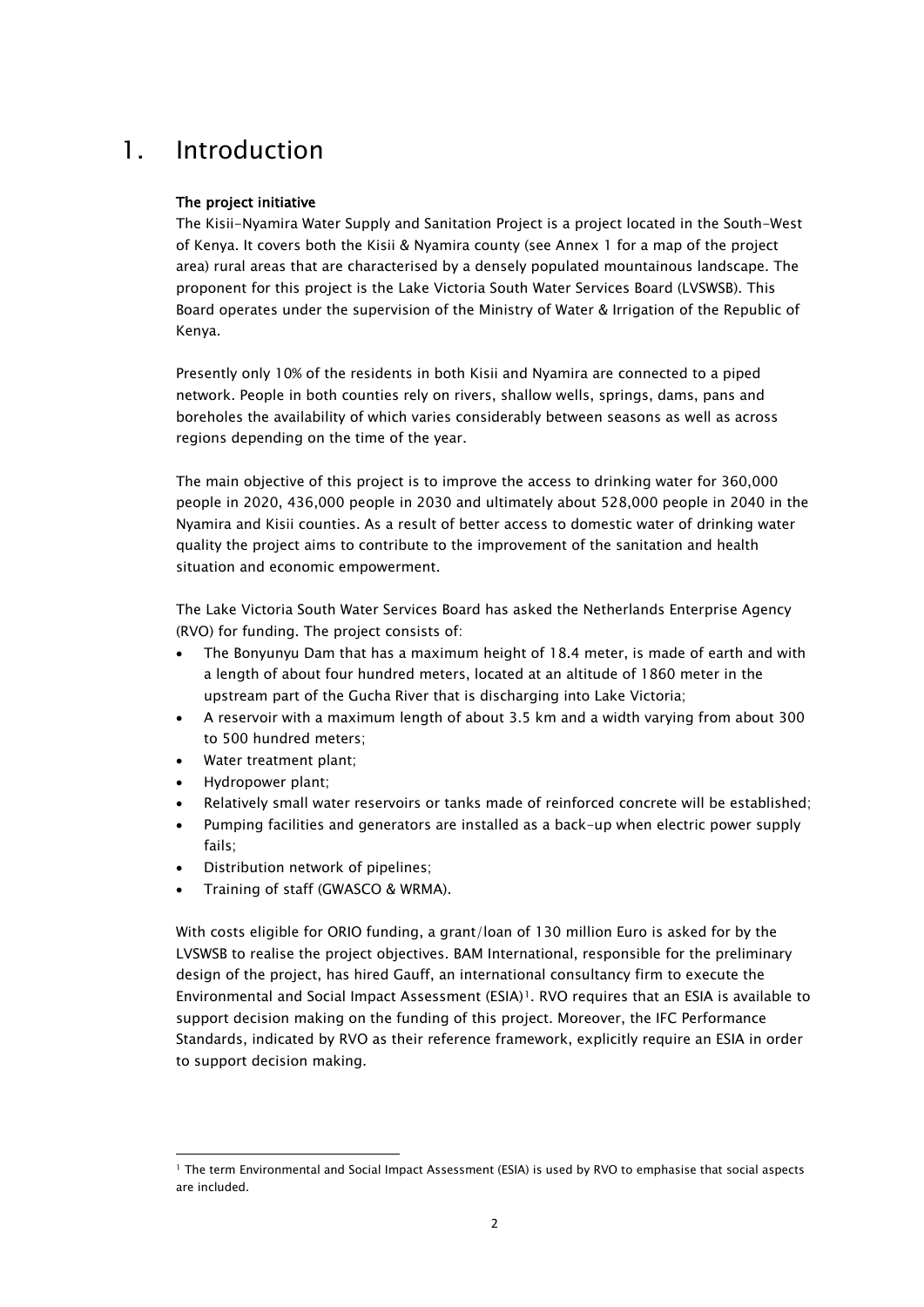#### Approach taken by the NCEA

The objective of the ESIA is to provide information for well-informed decision making by RVO. The main purpose of an advisory review report prepared by the NCEA is to give advice on the quality of the ESIA report and process. This advice was prepared by a working group of experts acting on behalf of the NCEA. The group comprises expertise in the following disciplines: hydrology, ecology, civil engineering, social impacts and resettlement procedures. See Annex 2 for the composition of the working group.

In May 2018, the Netherlands Commission for Environmental Assessment (NCEA) was asked by RVO to review the first version of the ESIA report that was received on June 19. In the period June – July 2018 the NCEA reviewed the following version of the ESIA report:

• Kisii-Nyamira Water Supply and Sanitation Project, Environmental and Social Impact Assessment (June 2018).

The NCEA reviewed the ESIA report complemented with information received during the site visit to Kenya 3-6 July 2018. A draft of this advisory report was discussed with RVO on 20 July 2018. The review resulted in a first advisory report submitted to RVO 6 September 2018.

Based on this first advisory review the ESIA has been adjusted. In November 2018 RVO requested the NCEA to review the adjusted ESIA. The emphasis in this second review was on assessing whether NCEAs advice from the first review has been addressed sufficiently in the adjusted ESIA. In the period February – April 2019 the NCEA reviewed with the same working group of experts the latest version of the ESIA report:

• Kisii-Nyamira Water Supply and Sanitation Project, Environmental and Social Impact Assessment (October 2018).

In addition, the NCEA has reviewed the following supplementary information to better understand the information provided in the ESIA report:

- Kisii Geotechnical Report;
- Kisii Hydrology Report;
- Kisii Topographical Survey Report;
- Institutional Organisational Development Plan;
- Resettlement Action Plan (RAP) Report October 2018 Rev.

For the review of the ESIA report the NCEA has made use of the following reference framework:

- Kenyan Laws and Regulations concerning Environmental Assessment, mandated by the National Environmental Management Authority (NEMA) of Kenya;
- The IFC Performance standards (IFC PS);
- International Good Practices such as the World Bank policy document OP 4.37 Safety of dams and procedures BP 4.37 (incl. Annex A: Dam safety reports).

A draft of this advisory review report has been discussed with RVO 14 June 2019.

#### Reading guide

In chapter 2 the main findings of the working group are presented and explained. The NCEA considers the shortcomings identified in this chapter as essential for informed decisionmaking on the project. In chapter 3 the detailed findings are mentioned and explained. Shortcomings described in this chapter need to be addressed in order to comply with the IFC-PS.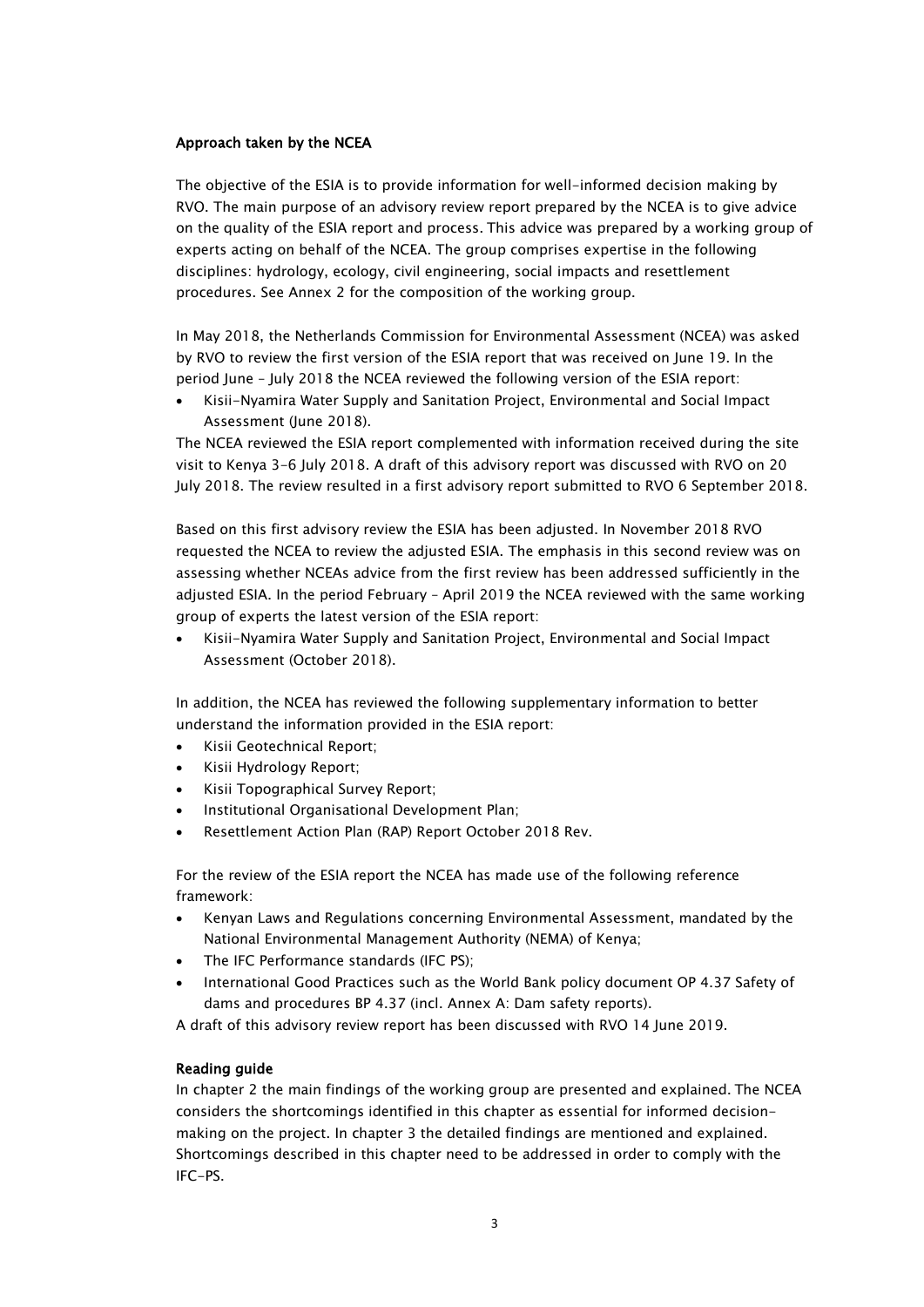# <span id="page-5-0"></span>2. Main findings

In the first advisory report prepared by the NCEA (5 September 2018) seven main shortcomings in the ESIA (June 2018) were identified. Based upon this advisory review an adjusted ESIA (October 2018) was submitted and has been reviewed by the NCEA.

The NCEA concludes that compared to the earlier ESIA (June 2018), the latter ESIA report has been improved considerably. It provides more information and some of the seven shortcomings identified in the earlier ESIA have partly been addressed. However, none are completely and adequately remedied. In conclusion, this ESIA still contains major flaws. Only one of the relevant IFC performance standards has been met in full.

The main shortcomings are as follows:

- Institutional tasks and responsibilities: the division of roles, tasks and responsibilities of the involved organisations are now given attention in Sections 14 and 15 but there is no comment on their financial capacity to fulfil these roles;
- Borrow areas, including quarries, access roads and the construction camp: quarry locations are identified and mapped. However, without specifications of the material properties required and without (an estimate of) the quantities of these materials available at the respective locations, the risk is that more borrowed land for quarries may be required, including related land acquisition and possible resettlement as well as additional cost. Furthermore, the ESIA defers identification of the construction camp and its related ESIA to a later date (Section 2.10), information which needs to be included in the ESIA;
- Site selection of treatment plant; The site of the treatment plant is not adequately justified, and an alternative probably more suitable site is not taken into consideration in the ESIA;
- Availability of water: more information has been provided on the expected water availability and supply reliability. The ESIA elaborates on the effect of possible changes in water availability but does not include an assessment of how these could affect water availability. Also, the developer did not do any recent measurements on flow which could have improved the accuracy of the analysis;
- Safety of the dam: The impact of earthquakes on the stability of the dam has been covered adequately for this stage of project development. Extreme rainfall data inside the catchment area and subsequent flood discharge data collection (incl. design flood hydrographs) and analysis have not been covered due to the total lack of precipitation data within the catchment of Bonyunyu Dam;
- Sediment load and lifetime of the reservoir: a more elaborate analysis is made of sediment inflow, but the assumptions and calculations for the flushing procedures are possibly too optimistic. More analysis is needed on the typology of the sediments and the sedimentation process in the reservoir, to be able to design an adequate flushing device and procedures, if at all possible;
- Downstream effects and environmental flows: most of the shortcomings have been remedied. The effects of the project on fish that presently passes the dam site are not studied nor the possible need for a fish ladder;
- Socio-economic aspects: Although a RAP has now been presented, both this and the ESIA still lack substantial information on socio-economic aspects of the people affected.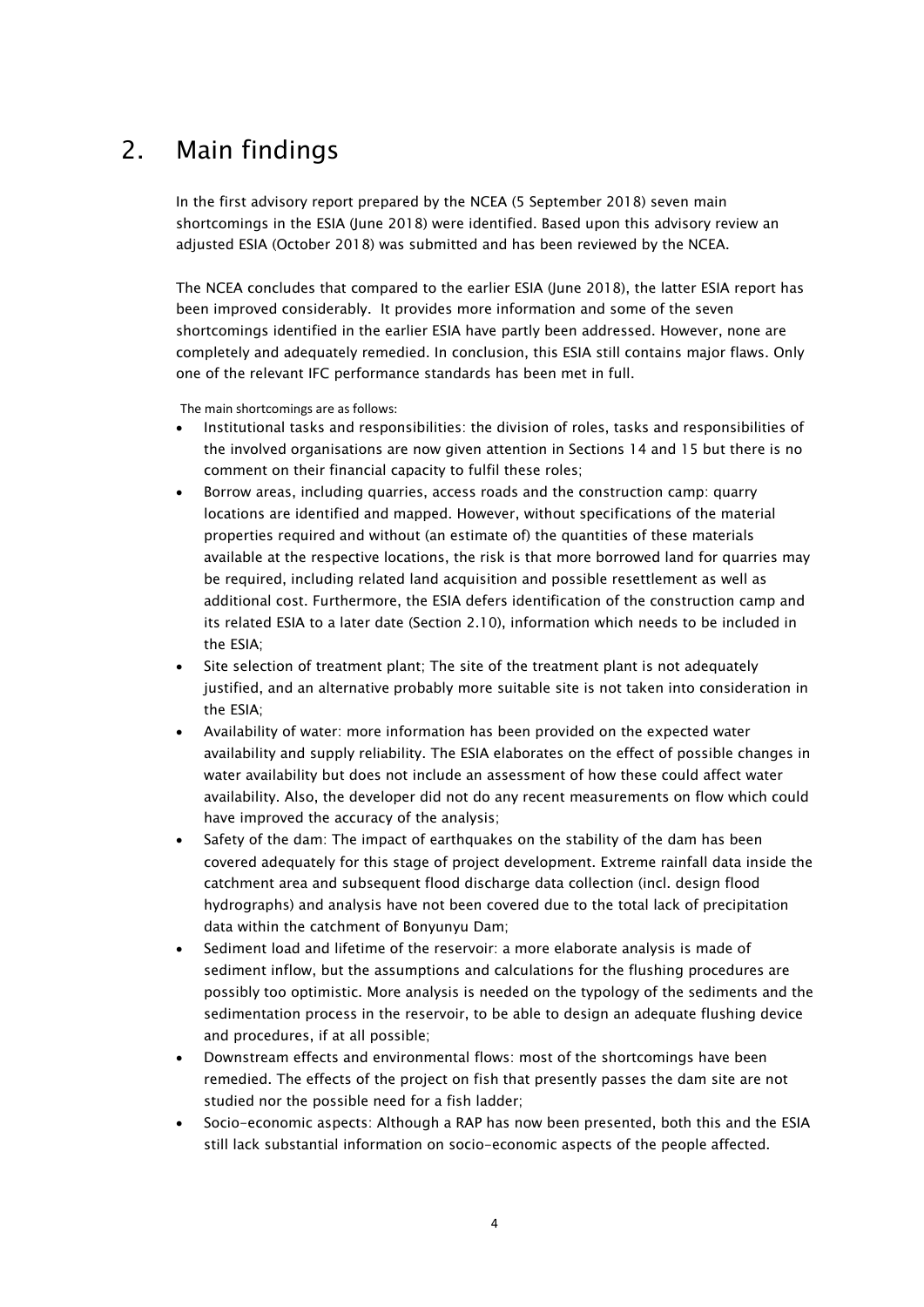These issues are further elaborated here below.

#### Institutional tasks and responsibilities

As noted in the previous advisory report, the contractors are assigned more responsibilities than acceptable to the IFC PS. This is not addressed adequately in the revised ESIA. Furthermore, the ESIA remains silent on the degree of awareness of the involved organisations as to their specific roles and relationships to the project, and their financial capacity to deliver.

It is recommended that a revised ESIA:

- Meets the standards on sharing of responsibilities between the proponent/authorities and (sub-)contractors as described in the IFC PS 1.
- Provides evidence of consultations at appropriately senior management level regarding financial obligations to the project; and assesses the financial capacity of the institutions to deliver on such.

### Borrow areas, including quarries, access roads and the construction camp

Borrowed areas, which include quarries that provide for example sand, clay and boulders for the construction of the dam as well as access roads and the construction camp, are integral to the proposed project and full information should be provided in the ESIA. However, essential information on borrowed areas is still missing, in particular relating to the temporary or permanent nature of possible land acquisition and related impacts. In the current ESIA, information is provided on quarries (the locations of which are identified) but not regarding other sites and the matter of possible land acquisition is postponed.

It is recommended that the following aspects of potential borrowed land are assessed:

- Specific location of the Construction Camp and all access roads to the quarries;
- As in all potential areas of land acquisition, a Land Use map and statistics regarding the Project Affected Persons (PAPs);
- The possible need for involuntary resettlement needs to be explained and, if relevant, elaborated in the RAP;
- Possible positive and negative direct and indirect impacts related to the sites and mitigating measures;
- Operation and management of all the sites to be elaborated in the ESMP, not just relating to quarries (Section 2.9);
- With regard to the quarries: for each of the materials that will be used during the construction of the infrastructure and in particular the dam, the ESIA should provide an estimate of the quantities of each of the materials in order to establish whether the proposed quarries / access roads are sufficient for purpose;
- In case of resettlement or compensation these aspects need to be elaborated in the RAP;
- Develop a grievance mechanism for all issues emerging, which is in line with IFC PS1.

### Site selection of treatment plant

According to the ESIA, the proposed site of the combined water treatment plant/pumping station/hydropower plant is approximately two kilometres downstream of the proposed dam site. This site is not justified nor compared with a site in the direct vicinity of the dam site. The NCEA noticed that the hydropower plant at the proposed site may generate less electricity as compared to a site close to the dam, because the water to the hydropower station will be transported through an almost horizontal pressure pipe at a length of about 2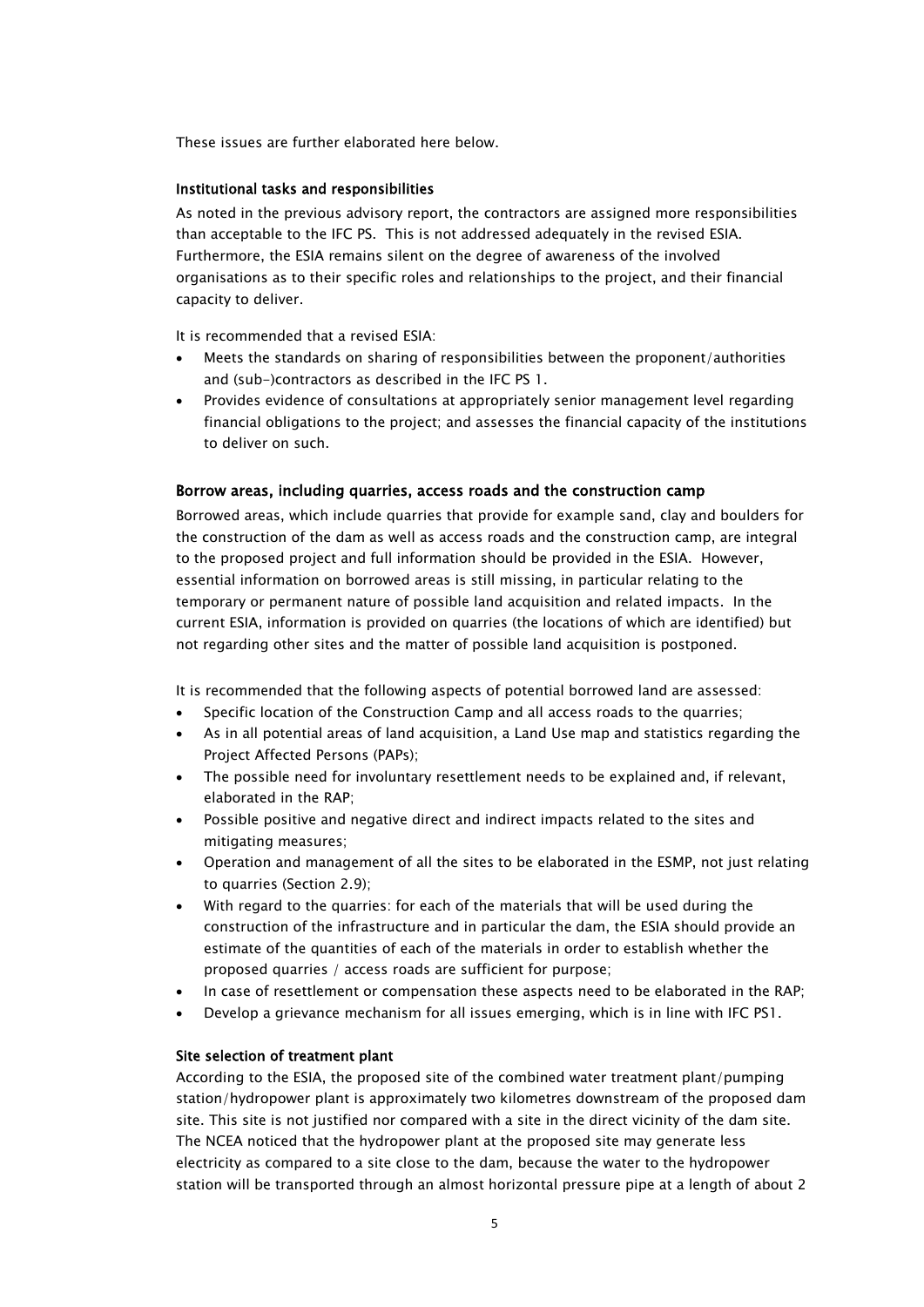km, causing friction and loss of energy as well as water hammer surges. These phenomena will particularly be the case if more of the excess flow from the reservoir would be used to generate electricity.

It is recommended that a comparative assessment will be made of the proposed site and possible sites close to the dam by making use of at least the following criteria: electricity production, access to the grid, use of energy costs for pumping of drinking water.

#### Availability of water

The project aims to provide drinking water for 528.000 people in Nyamira and Kisii county. The ESIA includes a water balance calculation that shows that the dam would secure reliable water supply given this demand. The water balance and analysis is based on a simple hydrological rainfall-runoff model and compared with limited historic data of flows. Possible effects of land cover change during the last decades were considered and reflected on sufficiently. There are some limitations in this analysis that need to be highlighted:

- The lack of recent data on flows at the dam site is something the developer could have easily and cheaply mitigated by installing a gauging station or at least by means of a few manual flow measurements during the year. This would certainly have helped to gain more confidence in the water balance calculations;
- The hydrological model shows insufficient performance in reproducing the historic observed data, probably due to a combination of poor rainfall data and other input data, and the choice of the hydrological model;
- The ESIA reflects on possible climate change impacts and future land cover change (urbanisation, intensive agriculture) affecting runoff negatively (faster runoff, increased erosion, etc) but does not include a scenario that considers these future changes. Now it is not clear how these changes affect the viability and water supply reliability of the project.

Recommendation: Due to the expected combined effects of climate change and future land use change in the upper basin, there is a risk that water availability cannot be secured on the long term. It is therefore recommended that the ESIA also provides a scenario that considers these expected changes.

#### Safety of the dam

The safety of a dam and the population living downstream of the dam is determined by the following main factors: design, construction and management of the dam, seismicity (risk and magnitude of earthquakes) and the risk of overtopping. The risk of seismicity is adequately addressed for this phase of development of the project (preliminary design) . The risk of overtopping is still inadequately addressed in the ESIA. No (design) flood hydrograph has been established and no flood routing has been carried out for the design flood hydrographs and a range of exceedances probabilities, applying the adopted reservoir and spillway characteristics are not described.

The proposed dam is an earth dam. These structures are more vulnerable to overtopping than dams made from concrete or rock fill. Serious overtopping of an earth dam can result in bursting of the dam after a few hours. To avoid overtopping, it is therefore important to know the Probable Maximum Flood (PMF) value that need to be used as a design criterion for the construction of the dam (height and robustness) and the spillway.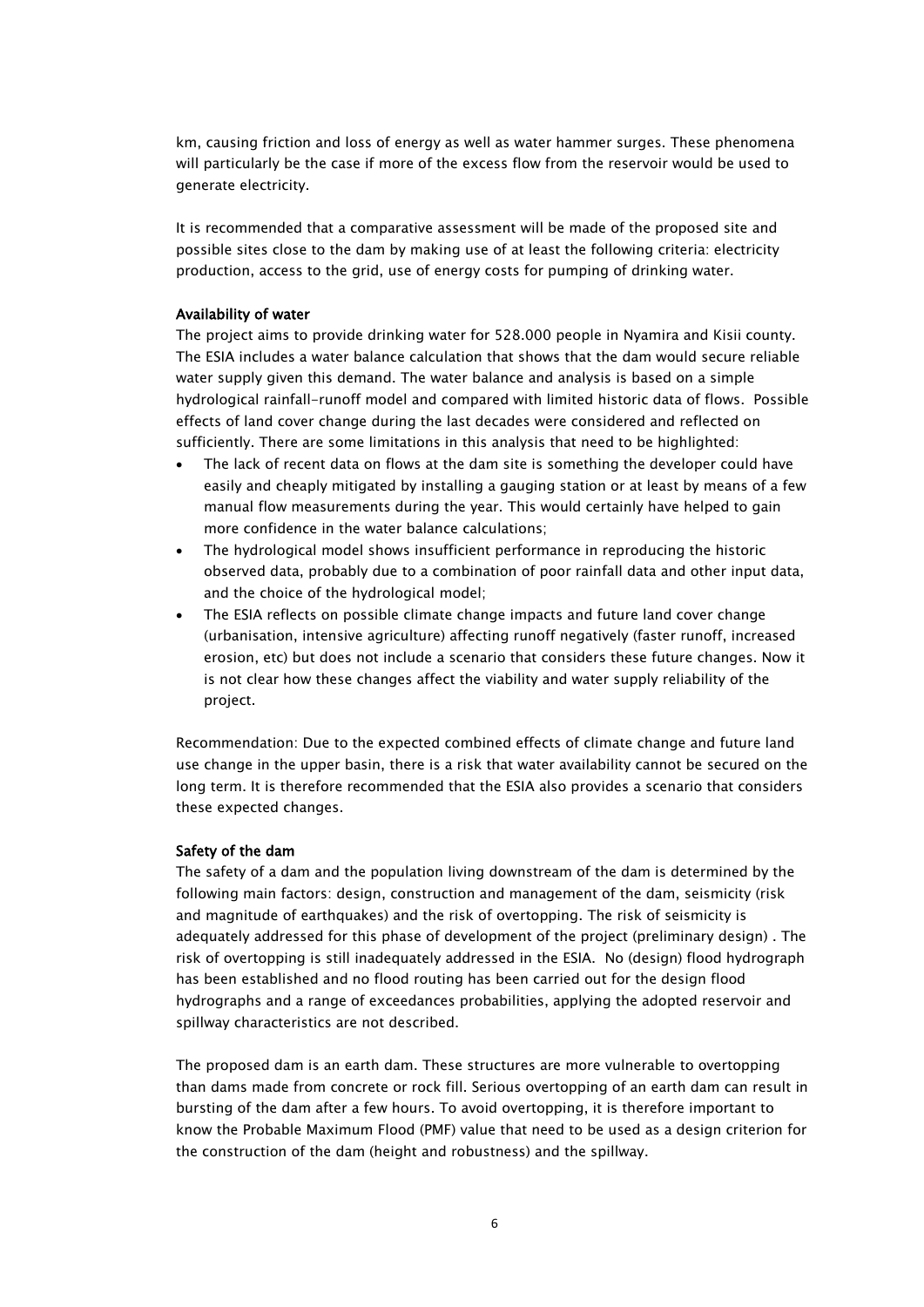In the ESIA it is claimed that "the PMF is widely accepted as equivalent to the 1:10,000-year flood estimate value". This is a disputable statement as the probable maximum precipitation – probable maximum flood PMP-PMF approach is rather different from the extrapolation of precipitation or discharge series to a magnitude of 1:10,000 year. Reference to the "Manual on Estimation of Probable Maximum Precipitation (PMP), World Meteorological Organisation, WMO-No. 1045, ISBN 978-92-63-11045-9, issue 2009. In various countries with many dams the magnitude of the 1:10,000-year flood inflow is adopted to be about 0.5 PMF inflow. For example, the UK standards require the larger value of the two approaches to be adopted for design purposes. These UK standards do not suggest that only one value (in this case the 1:10,000-year inflow) would be sufficient.

Management of the dam requires skilled management and clear protocols. The management of the dam needs to be elaborated in the operation, maintenance and surveillance manual for the dam. This manual however is not a requirement of an ESIA.

It is recommended to:

- Substantiate what influence this PMF has on the height, the robustness of the dam and the design of the spillway. Possible adjustments to the dam design and spillway need to be described and presented in the ESIA;
- Justify the PMF and explain how it meets the recently approved Kenyan standard. The PMF might have an influence on the height, the robustness of the dam and the design of the spillway.

#### Sediment load and lifetime of the reservoir

The ESIA now includes a more elaborate analysis of the sediment yield of the catchment entering the reservoir and the predicted sedimentation rate of the reservoir. The calculations show that the dead storage capacity will be filled up in around 7 years. The analysis has been done adequately, given the lack of data on erosion and sediment loads. From the analysis the NCEA concludes that there is a considerable risk that the reservoir loses its capacity and thus will lose (part of) its function. Also, given the data limitations for the analysis done, NCEA believes that it is certainly possible that the calculations underestimate this risk.

The ESIA proposes as mitigation measures several upstream catchment management interventions to reduce erosion and sediment yield. But this being a difficult process to control that requires the involvement of many actors is expected not to be enough. As an additional mitigation measure the flushing facilities and procedures of the reservoir are proposed. As a general remark, it needs to be stressed that sediment flushing is an extremely challenging engineering problem which is not always possible and effective.

The NCEA is of the opinion that the solution/mitigation measure proposed for sediment flushing is inadequate. In the view of the NCEA, flushing of sediment requires a lower level bottom outlet or a (separate) larger gated outlet to be (possibly) effective. The presently designed outlet conduit might be used for release and (some) flushing of sediment that has accumulated very close to the outlet structure. As a sediment flushing device to really extend the lifetime of the reservoir this outlet is not expected to be effective.

In the ESIA it is recommended to flush at least once every two years during high flows and to further work out the procedures and design during the final design. The NCEA believes that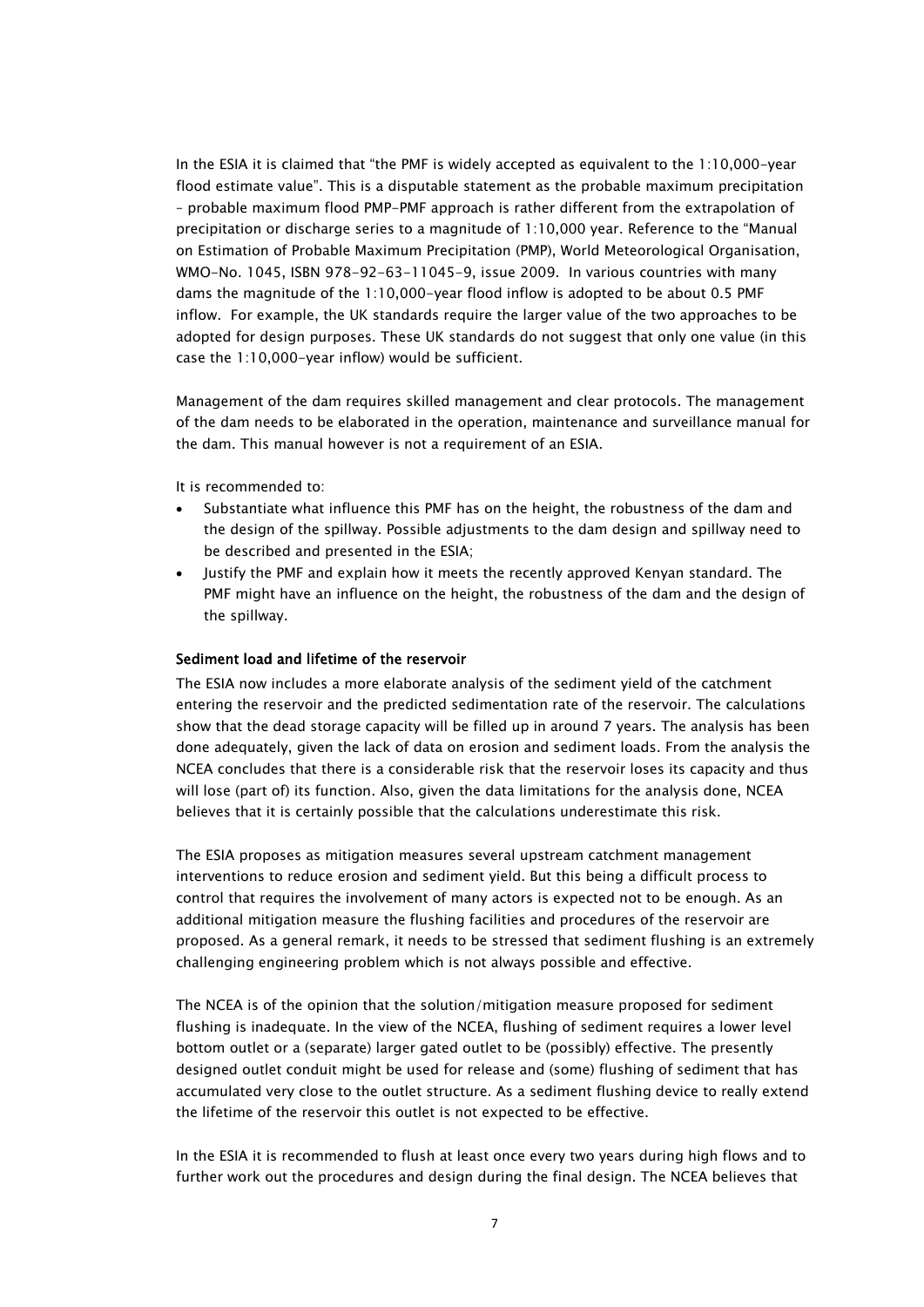there is a high risk that no adequate design will be possible, nor the right procedures will be put in place for the flushing mechanisms to be effective. For example, depending on the accretion it may results to be necessary to flush more frequently than once every two years. Possibly, the proposed flushing would remove only a small part of the sediment deposits near the flushing outlet, thus the dead storage might be lost in a decade. Furthermore, it is questionable if the discharge through the proposed 1 m diameter outlet tube will initiate sufficient flow velocity in the reservoir to draw a large quantity of sediment towards the outlet. This will depend on the characteristics of the fine particles that have settled. Possibly a larger capacity outlet may have to be designed: this should be subject to further studies[2.](#page-9-0)

It is recommended to:

- make a more accurate calculation of the typology of the sediments flowing into the reservoir and settlement process and distribution in the reservoir;
- based on that, assess the technical feasibility and effectiveness of several alternative flushing structures and procedures, considering flow velocities, sediment accretion and other factors that can jeopardise the effectiveness of flushing.

### Downstream effects and environmental flow

In the ESIA (page 9-1) it is claimed that fish species in Gucha River and their migration patterns will be established during the design stage of the project. However, the possibility of fish species migrating the dam site location should be a reason to investigate their occurrence upfront because of the possible need of a (expensive) fish ladder structure across or bypassing the dam structure.

Recommendation: The identification of fish species that need to pass the dam site need to be studied in the ESIA as well as the possible need for a fish ladder.

#### Socio-economic aspects

j

The following socio-economic aspects are not or are incompletely addressed in the revised ESIA and RAP:

- Social and economic action plans;
- Policies relating to employment in particular women and children, and injury;
- The structure and accessibility of grievance mechanisms;
- Health impacts, in particular the increased risk of water borne diseases such as malaria;
- Economic feasibility / willingness to pay;
- The Environmental and Social Management and Monitoring Plan (ESMMP) meet the IFC performance standards.

The initial ESIA did not provide information on involuntary resettlement of land; loss of crops, structures and livelihoods. The revised ESIA gives the number of affected households as 79 being displaced permanently and an additional 670 affected by partial land acquisition, damaged crops and livelihoods (Section 13.2.4). However, this data is not confirmed in the Resettlement Action Plan (RAP) census (Section 5). Uncertain and unconfirmed information can only be gleaned from various sources within the RAP.

<span id="page-9-0"></span><sup>2</sup> References: ICOLD Bulletins Nr. B067 Sedimentation Control of Reservoirs (1989), B115 Dealing with Reservoir Sedimentation (1999), BR140 Mathematical Models and Sedimentation Transport and Deposition in Reservoirs (2007), B147 Sedimentation and Sustainable Use of Reservoirs and River Systems (2009).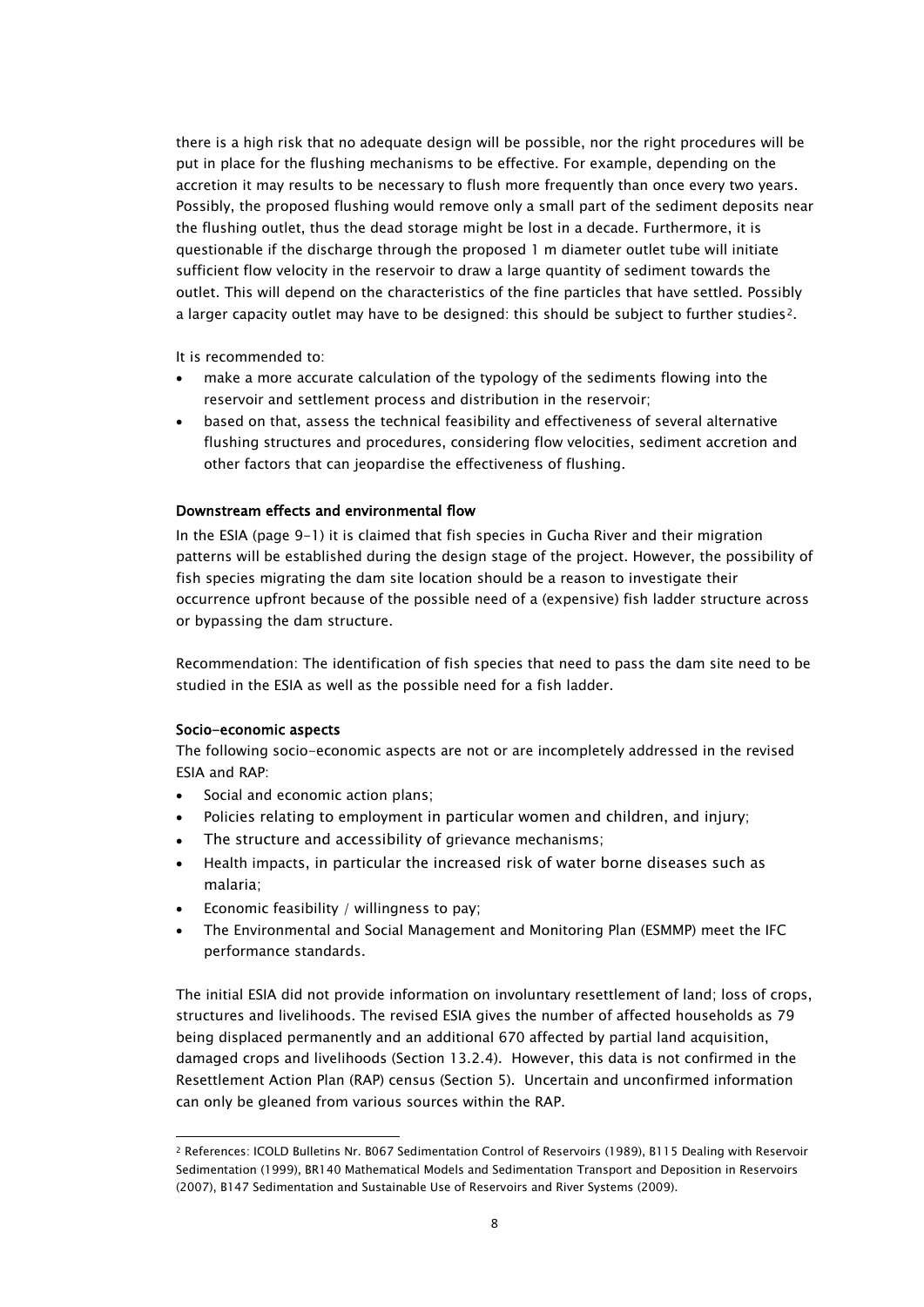The revised ESIA discusses the broad principles of malaria diagnosis and response, however information is generic and not specific to the project area; nor does the ESIA describe what steps will be taken and by whom, and their relationship to the project, in order to mitigate and respond, as well as monitor.

Although the economic feasibility of the project is not part of an ESIA study, the NCEA noted previously that the willingness of the general public to pay for water had not been assessed, and it remains ignored in the revised ESIA. It is expected that all 528.000 people will get much better access to drinking water but at what cost is not yet published in public documents. Moreover, people who are not willing or able to pay for drinking water will most likely want to continue to collect water from the river at no cost.

The Environment and Social Management and Monitoring Plan (ESMMP) is intended to be a stand-alone document, a clear tool for management and monitoring purpose throughout the lifespan of the project. In its present form, it is difficult to navigate between various Sections. It is also silent on remarks regarding the various institutions' financial capacity to undertake any of the allocated responsibilities and tasks. As stated in the NCEAs previous Advisory Report, the contractor appears to have disproportionate responsibility for tasks, and without any sharing of tasks with other institutions / bodies. Neither is it apparent that there has been any consultation at senior management level within the institutions to establish their level of understanding as to their responsibilities to the project or their financial capacity to meet the obligations.

It is recommended to:

- Further develop the RAP. As previously recorded by the NCEA, the guidelines on involuntary resettlement provided by the IFC need to be followed in order to avoid unrealistic expectations, speculation, corruption and conflict. The grievance mechanism described in the RAP (Section 11) is not clear on how easily it is accessible to PAPs through the office of the Supervising Engineer. It would benefit from further description of the traditional grievance mechanisms being used and that this approach is the preference of the PAPs. Furthermore, the RAP - including very specific information on the grievance mechanism(s) - needs to be disclosed to the PAPS as a public document integrated within the ESIA;
- Mitigation of water borne diseases due to the realisation of the water reservoir, in particular malaria, needs to be elaborated specific to the project area;
- The willingness to pay for drinking water remains unclear. Possibly use can be made of willingness to pay in comparable areas in Kenya where drinking water already has been provided. In the NCEA's view this is important because the economic feasibility is based upon the assumption that all people will pay. Moreover, the people who are not willing to pay most likely will want to continue to take their domestic water directly from the river at no cost. The impact this may have needs to be described in the ESIA.
- Adjust the ESMMP in order to meet the IFC PS 1. It is also suggested that the information within the ESMMP be contained in a single matrix (including responsibilities and budget allocation) with numbered cross-references to supporting text.

The NCEA concludes that the ESIA does not provide sufficient information for informed decision making by RVO. The main shortcomings have been discussed in this chapter. All shortcomings are described in chapter 3 of this advice.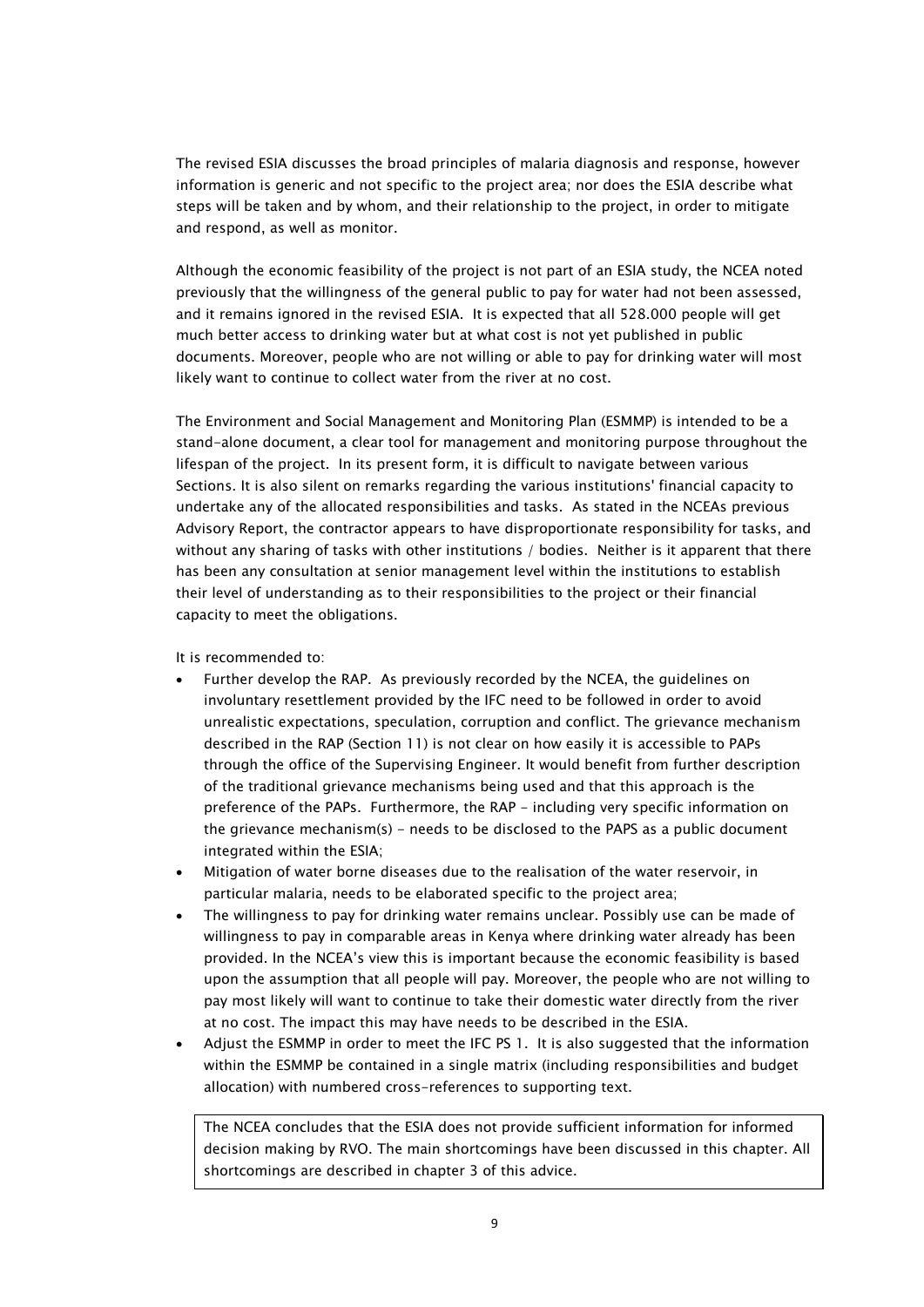# <span id="page-11-0"></span>3. Detailed findings

### IFC Performance Standards

The ESIA sets out the IFC Performance standards (IFC PS) in Section 11.4 but makes no reference to what extent these have been followed in the ESIA. The revised ESIA goes no further in demonstrating that IFC Performance Standards have been considered at all in the ESIA process.

The NCEA screened the project according to the IFC Performance Standards and found that Performance Standards 1-6 are triggered and potentially 8 as a contingency. PS 7 does not seem to apply to this project.

The NCEA has reviewed the ESIA against each of the triggered IFC PSs. In the following sections, the key objectives of the respective IFC PSs<sup>[3](#page-11-2)</sup> are presented in a box followed by the shortcomings.

To comply with the IFC-PS, the NCEA recommends remedying all these shortcomings in a further revision of the ESIA study.

In Annex 4 the NCEA provides comments and suggestions on the design of the project.

# <span id="page-11-1"></span>3.1 PS 1-Assessment and Management of Environmental and Social Risks and Impacts

### Objectives PS 1:

 $\overline{a}$ 

- To identify and evaluate environmental and social risks and impacts of the project.
- To adopt a mitigation hierarchy to anticipate and avoid, or where avoidance is not possible, minimise and where residual impacts remain, compensate/offset for risks and impacts to workers, affected communities, and the environment.
- To promote improved environmental and social performance of clients through the effective use of management systems.
- To ensure that grievances from affected communities and external communications from other stakeholders are responded to and managed appropriately.
- To promote and provide means for adequate engagement with affected communities throughout the project cycle on issues that could potentially affect them and to ensure that relevant environmental and social information is disclosed and disseminated.

The size of the project and the significance of risks and impacts is sufficient to justify a full scale ESIA. The NCEA judges the ESIA and ESMMP, as well as the RAP, as inadequate in fulfilling PS 1 (and PS 5) requirements:

• The quality of the water has been assessed in the ESIA (table 2-13 and 2-14) and it showed that the World Health Organisation thresholds are not passed. The samples were taken in February 2017 at the end of the dry period, and not during the start of the rainy period when pollution loads tend to peak. This is shortcoming in the ESIA, and thus there is a small risk that the consequent initial design parameters are too optimistic.

<span id="page-11-2"></span><sup>&</sup>lt;sup>3</sup> For a full description and explanation of the IFC Performance Standards: [www.ifc.org.](http://www.ifc.org/)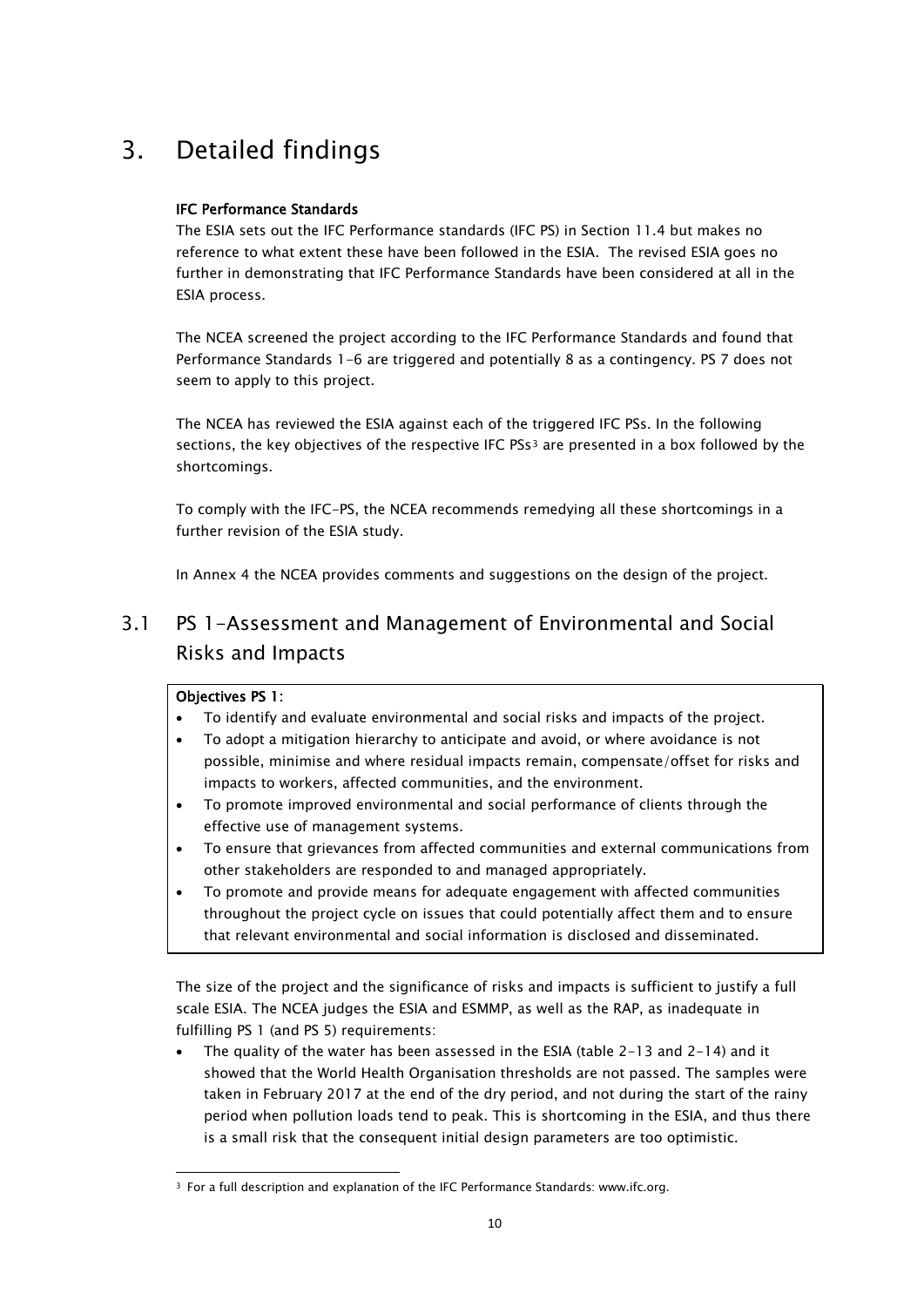Pertinently, the ESIA recommends a more intensive water quality program during the design phase;

- The ESIA lacks an assessment of the key stakeholder's capacity, both skilled and financial, to deliver on roles assigned;
- The ESIA refers to 'representatives' without explaining who they are, who they represent or their mandate e.g.: 'Dam Committee';
- The RAP considers the project-affected people (PAPs) but it is of concern that security (Section 3.3) appears to be an issue. There is no explanation of the cause of the security problem, nor description as to what steps were taken to engage with the PAPs, nor proposals for how this concern is going to be addressed in the Resettlement process. It is not in line with the IFC PSs that this matter is ignored.
- The ESIA does not consider a broad project-specific grievance mechanism for nonemployment or non-resettlement issues<sup>4</sup>;
- There is no evidence in the revised ESIA that information has been delivered to the PAPs in such a way as to ensure that they understand fully the impacts of the project, on their community and on them as individuals, including the requirement to pay for water connections. For instance, the ESIA does not address the impact of fencing of the dam site. The NCEA was advised during the site visit that a fence would be erected around the whole dam and reservoir (ie. water source) and which would remain after completion of construction. Despite NCEAs advice, the ESIA does not yet describe the perimeter in which the fence is planned and consult with PAPs about land use restrictions e.g. habitation and cattle would be forbidden within the perimeter; access across the flooded area would be closed. Thus, the consultation process is considered inadequate and falls short of this PS.
- In the ESIA, section 8.2.6.8 mentions several mitigation measures related to "Water loss" during the project construction: "Creation of awareness on water resource management and conservation.", and "Introduce economic and financial initiatives towards water saving and responsible utilisation at all consumer points." No responsible authorities or concrete steps are identified in this aspect;
- The ESIA and the project do not follow the practice promoted by the World Bank in their procedures OP 4.37 and BP 4.37 "Safety of Dams" about guidance of large dam projects. It is recommended that in the subsequent phases of this project the WB procedures be followed;
- The ESIA does not provide sufficient information on the sediment load of the river flow. Only theoretical guidelines have been used. Adequate data from field checks is needed to assess the lifetime of the reservoir;
- The ESIA mentions the objective to provide drinking water for over 500.000 people in Nyamira and Kisii county. The ESIA however does not provide evidence whether the required amount of water will be available during dry years because essential data are lacking on the flow regime. This data should be collected and addressed in the ESIA and substantiate different alternatives in design and water provision;

 $\overline{a}$ 

<span id="page-12-0"></span><sup>4</sup> Recommended resources: Addressing Grievance from Project Affected Communities. Guidance for Projects and Communities on Designing Grievance Mechanisms. Good Practice Note September 2009. [www.ifc.org](http://www.ifc.org/) CAO Grievance Mechanism Toolkit: [www.cao-grm.org.](http://www.cao-grm.org/)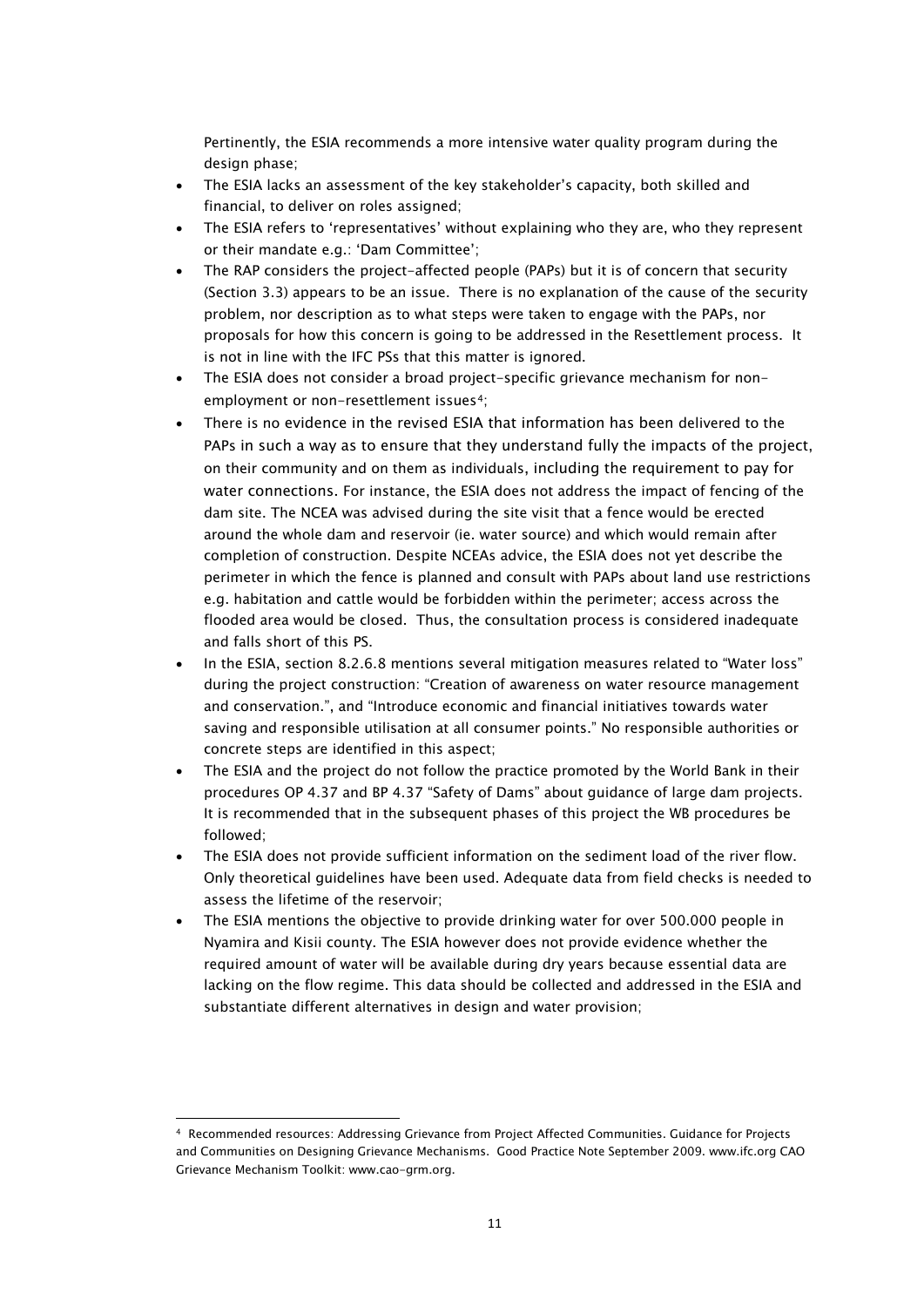## <span id="page-13-0"></span>3.2 PS 2 - Labour & Working Conditions

### Objectives PS 2:

- To promote the fair treatment, non-discrimination, and equal opportunity of workers.
- To establish, maintain, and improve the worker-management relationship.
- To promote compliance with national employment and labour laws.
- To protect workers, including vulnerable categories of workers such as children, migrant workers, workers engaged by third parties, and workers in the client's supply chain.
- To promote safe and healthy working conditions, and the health of workers.
- To avoid the use of forced labour.

The project will mobilise a workforce that warrants careful impact and risk assessment with attendant policies on human resources (recruitment, welfare, protection), child labour and gender, and which will relate to local legislation and regulations as well as to this Standard.

- The revised ESIA includes a Section 8 on Human Resource Management but describes an inadequate grievance mechanism for employees at Section 8.10 which does not provide access points, nor assign clear responsibility for handling concerns (not only disputes), detailed methods of resolution / assistance elucidated and alternative routes for assistance suggested should the internal mechanism not satisfy the member of staff. Section 8.3 posits a mechanism for complaints about Equal Opportunity and Anti-Bullying but is silent on the capacity of management to handle the complaints or what training may be needed. This PS requires an integrated and structured employee mechanism.
- The ESIA does not describe a worker's compensation policy or procedure.
- Although the revised ESIA includes sections relating to Pregnancy and Equal Opportunity (Section 8) and lists relevant legislation (Section 11) it still lacks clear policies on Gender and Child Labour. References in Section 13.2.5 (Construction impacts) are not adequate.

## <span id="page-13-1"></span>3.3 PS 3 - Resource Efficiency & Pollution Prevention

### Objectives PS 3:

- To avoid or minimise adverse impacts on human health and the environment by avoiding or minimizing pollution from project activities.
- To promote more sustainable use of resources, including energy and water.
- To reduce project related GHG emissions.

The project will make use of natural resources like, water, sand clay and will use energy. For construction of the dam a large amount of topsoil and subsoil will have to be excavated (25.000 m3 soil and weathered rock). It is suggested one could attempt to make work with work, e.g. by using the excavated materials for landfill to prepare a flood free platform at the locations of the water treatment plant (WTP) and/or the hydropower plant (HPP). The ESIA report claims that materials to be excavated for e.g. the dam foundation are considered to be not suitable for landfill at the platforms for the HPP and the WTP.

However, it seems unlikely that excavation and dumping of excavation material, e.g. originating from the key trench of the dam, elsewhere in the area will be cheaper than using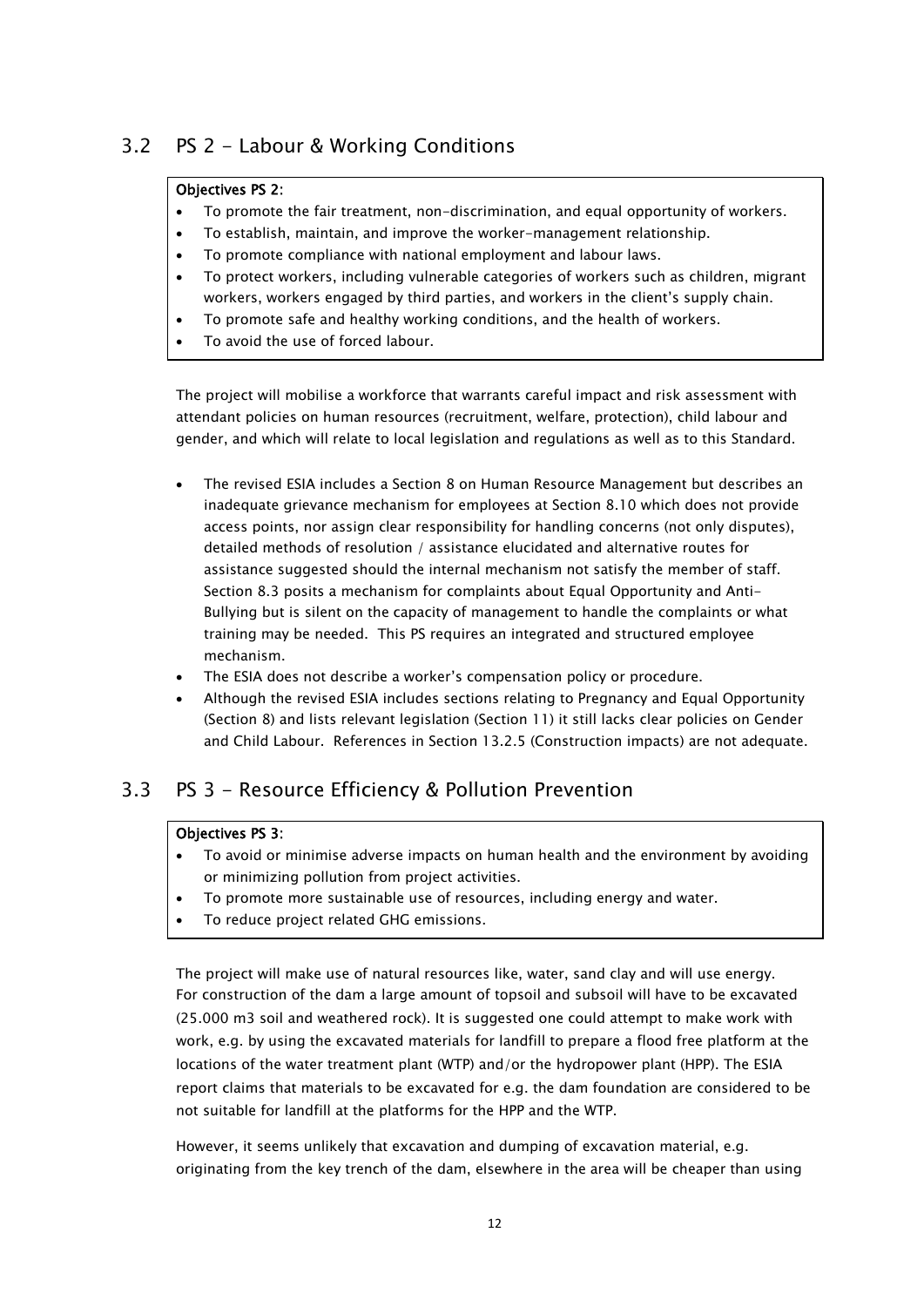suitable selected granular or clayey materials for parts of the platform of the HPP and the WTP. It is therefore recommended to further investigate and describe to what extend selection of suitable granular or clayey materials originating from the trench of the dam can be re-used for (parts of) the platform of the WTP and HPP.

## <span id="page-14-0"></span>3.4 PS 4 - Community Health, Safety & Security

### Objectives PS 4:

- To anticipate and avoid adverse impacts on the health and safety of the affected community during the project life from both routine and non-routine circumstances.
- To ensure that the safeguarding of personnel and property is carried out in accordance with relevant human rights principles and in a manner that avoids or minimises risks to the affected communities.

This project will have significant impact outside the project boundaries on people living and maintaining livelihoods in the zone of influence.

- The increased risk of malaria and water-borne disease is handled inadequately. The ESIA requires a consistent and relevant discussion as to the risk in the project area and related mitigation measures. The revised ESIA includes a Section 7 on Malaria Management without making reference to the risk relating specifically to the project. Nor does it describe project-specific steps that will be taken in this area to minimise the risks, mitigate and address them and at whose cost. Neither malaria nor the increased risk of water-borne disease are discussed in the text relating to Public Health (Section 13.2.5.8) although an uninformed mitigation step for malaria is suggested in the attendant list.
- The ESIA devolves responsibility to the Contractor for management of HIV/AIDS among workers and refers to an HIV/AIDS Management Strategy which is not included in the Report. The ESMMP makes reference to community awareness and training and devolves responsibility to the Contractor, Supervising Engineer and the LVSWSB at a cost of half a million Kenya Shillings without describing the activity, nor considering the capacity of these institutions to deliver or the possibility of engaging with trained medical personnel.
- Public Health Services (devolved function of the County Government) should assist in the process of identifying as well as assessing project-related risks and costing mitigation measures e.g. from the large body of water in the reservoir: i) swimming lessons; ii) fishing; iii) waste management / disposal; from contaminated air emissions; traffic congestion and dust. This project will have significant impact outside the project boundaries on people living and maintaining livelihoods in the zone of influence. The ESIA does not address these issues.
- The revised ESIA does not provide evidence that PAPs have been made aware of the costs involved in installing or use of a private water connection.
- NCEA was initially told that the dam and reservoir were to be fenced. A brief reference in the revised ESIA (Section 13.2.6) advises that the reservoir will now not be fenced and that steps will be taken to help the community understand risks and how to avoid the dangers and to provide swimming lessons. However, nobody is allocated responsibility nor is budget provided.
- What risks are associated with either private or public security personnel? And how will grievances about their arrangements and behaviour be addressed? This is still not addressed in the ESIA.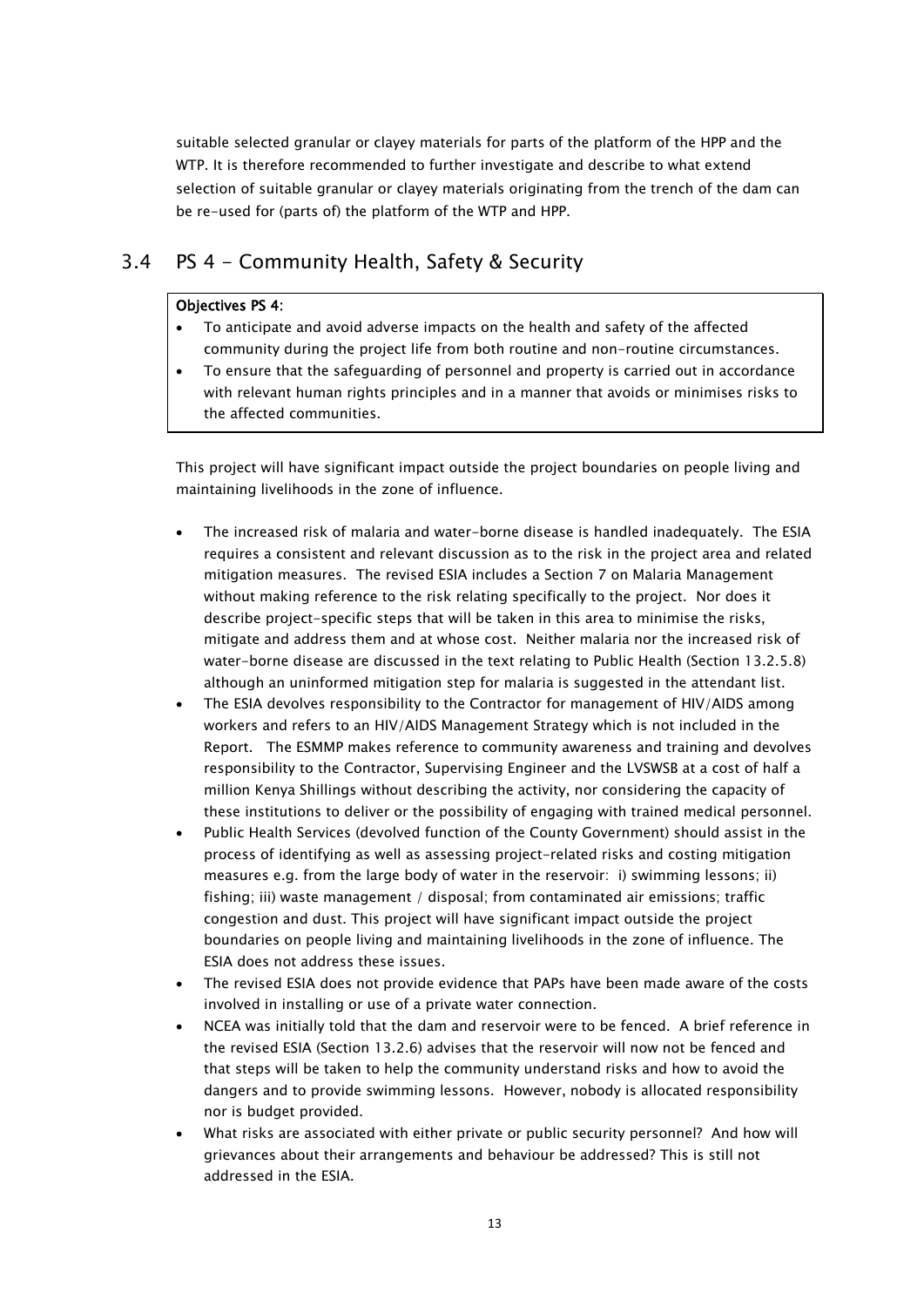The revised ESIA still ignores the significant conflict in the community last year which resulted in houses being burned down and a man shot. There is no mention of these events or description how these were handled; risks of future occurrences; and how repercussions will be mitigated in order to secure the safety of the community. One reference to the security situation in the RAP (Section 3.3), which prevented the consultation process from being completed, suggests that the problem persists.

## <span id="page-15-0"></span>3.5 PS 5 – Land Acquisition & Involuntary Resettlement

### Objectives PS 5:

- To avoid and, when avoidance is not possible, minimise displacement by exploring alternative project designs.
- To avoid forced eviction.
- To anticipate and avoid or, where avoidance is not possible, minimise adverse social and economic impacts from land acquisition or restrictions on land use by (i) providing compensation for loss of assets at replacement cost and (ii) ensuring that resettlement activities are implemented with appropriate disclosure of information, consultation, and the informed participation of those affected.
- To improve, or restore, the livelihoods and standards of living of displaced persons.
- To improve living conditions among physically displaced persons through the provision of adequate housing with security of tenure at resettlement sites.

As the project entails both physical and economic displacement, it will require in-depth consultation with PAPs and establishment of a range of grievance mechanisms to address and seek to resolve disputes quickly. This includes PAPs who may not have formal rights, such as illegal squatters and farmers. It will involve participative land and resource mapping (referring to UN Free Prior Informed Consent Principles) and assessment of effects: e.g. on houses, stores, graves.

- There was, initially, an overriding assumption that most land for the project will be public land and therefore no compensation would be needed. However, the need for a RAP was established as it became apparent that land, structures and livelihoods would be negatively impacted by the project.
- The RAP census (Section 5) does not provide data on the total number of people or households affected. Uncertain and unconfirmed information can only be gleaned from various sources within the RAP. The revised ESIA has increased the number of affected households to 79 being displaced permanently and an additional 670 affected by partial land acquisition, damaged crops and livelihoods (Section 13.2.4) but this is not confirmed in the RAP. The RAP (Section 6) states that 193 owners could not be identified due to PAPs lack of cooperation, a situation that needs to be remedied to comply with this PS as well as consultation requirements of PS1.
- The RAP shows that 86% of the PAPs are dependent on either crop or livestock farming. Many have been occupying public land to this end for generations and will have certain rights that need to be assessed. A Land Use Plan included in the ESIA/RAP is necessary to understand the PAPs Land Tenure and is still lacking in both documents. It is therefore not certain that informal rights have been either considered or assessed for compensation. The RAPs list of each parcel of land affected does not include the status of tenure of the occupier and therefore calculations of compensation may not be reliable.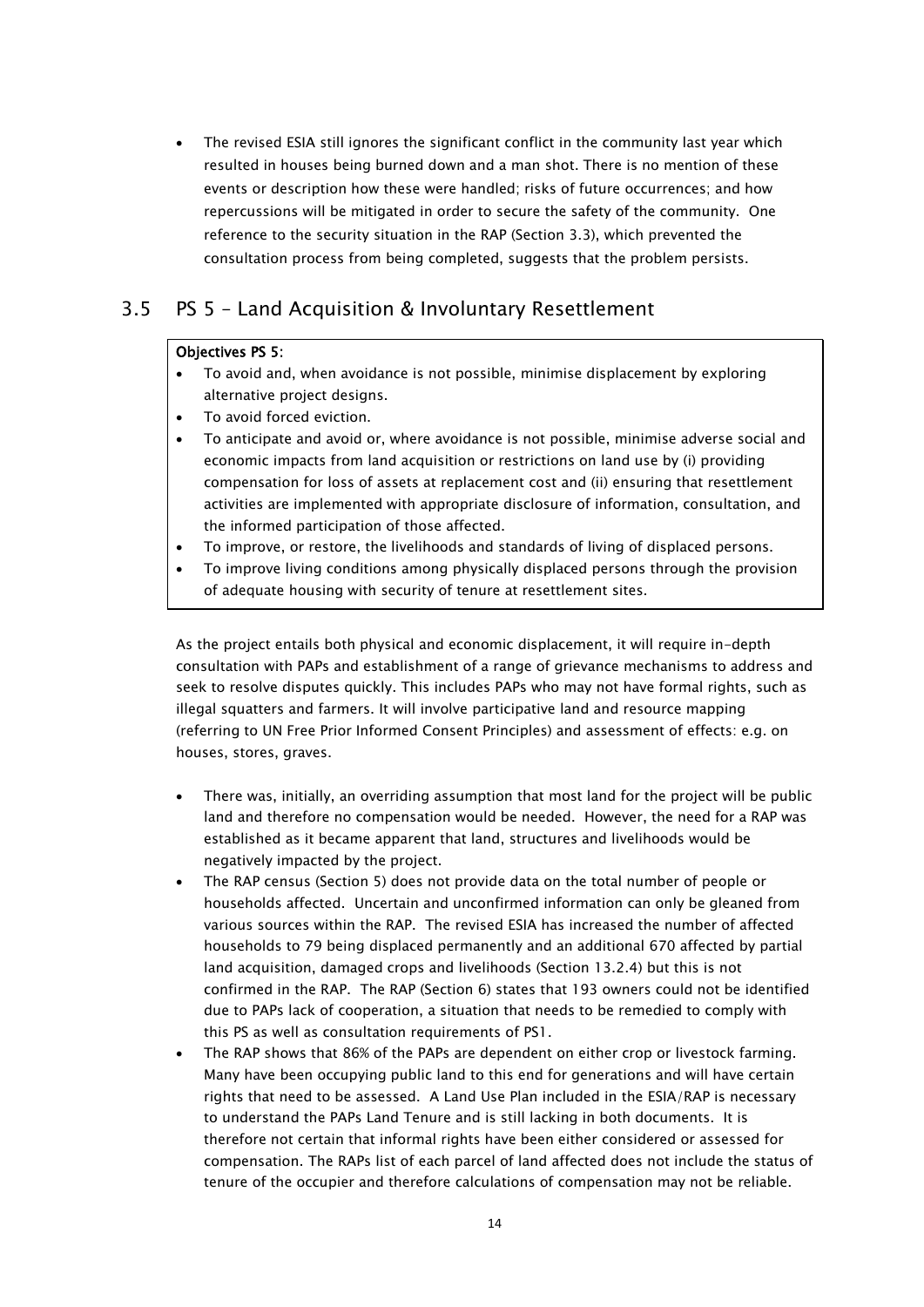- Because the ESIA has deferred consideration of borrowed land, the RAP makes no reference to the possible need for the project to acquire additional land for the Contractor's campsite; quarries and laying pipelines; access roads and water kiosks.
- The revised ESIA now includes a location map of the proposed quarry but remains silent with regard to the quantities of materials required nor has their range of grain sizes been reported and it is not clear if these quarries will yield sufficient material for building the dam. In particular, the fine aggregate quarries are far away, reportedly at a distance of about 80 km from the dam site, pretty expensive. Without the proposed Land Use Plan, it is not known what land must be acquired, whether private or customary use, or whether structures or livelihoods may be affected.
- PAPs were not clearly informed as to the exact layout of the dam and reservoir; and which land would be acquired; or how much land, structures and crops would be compensated. It is not clear from the RAP that this has been addressed adequately as the RAP refers to consultations during the survey only whereas both a RAP and ESIA are intended to be participative processes (referring to UN Free Prior Informed Consent principles) and the final drafts shared with the PAPs. Furthermore, the fact that some PAPs were reluctant to provide information underscores the lack of information that is needed for the process to be completed.
- The revised ESIA still lacks assessment of loss of livelihoods / economic displacement on impacted upstream and downstream activity.
- The RAP would benefit from describing the traditional dispute resolution mechanisms on which it intends to rely when addressing grievances, and the steps taken to ensure that PAPs are comfortable with the proposed process. In the light of the PAP resistance described above, this is of concern and unlikely to be satisfied.
- County Office emphasises need for PAPs to get registered Land Title in order to prove ownership. No project-specific assistance is being offered in order to expedite the process or relieve lower-income groups of the cost of registration, nor address PAPs with customary or squatters' rights. The revised ESIA and RAP remain silent on this issue.

# <span id="page-16-0"></span>3.6 PS 6 – Biodiversity Conservation & Sustainable Management of Living Natural Resources

### Objectives PS 6:

- To protect and conserve biodiversity.
- To maintain the benefits from ecosystem services.
- To promote the sustainable management of living natural resources through the adoption of practices that integrate conservation needs and development priorities.

The construction of the Bonyunya Dam implies a (possible) disruptive component of the ecosystem in the project area that should be addressed, and possible effects should be met with proposed mitigation measures.

• The ESIA provides information on the occurrence of fish and importance of fish in general that is based on irrelevant information of NW-European fish species. The possible need of fish ladders or fish passes in the outlet works of the dam are still not yet addressed in the ESIA;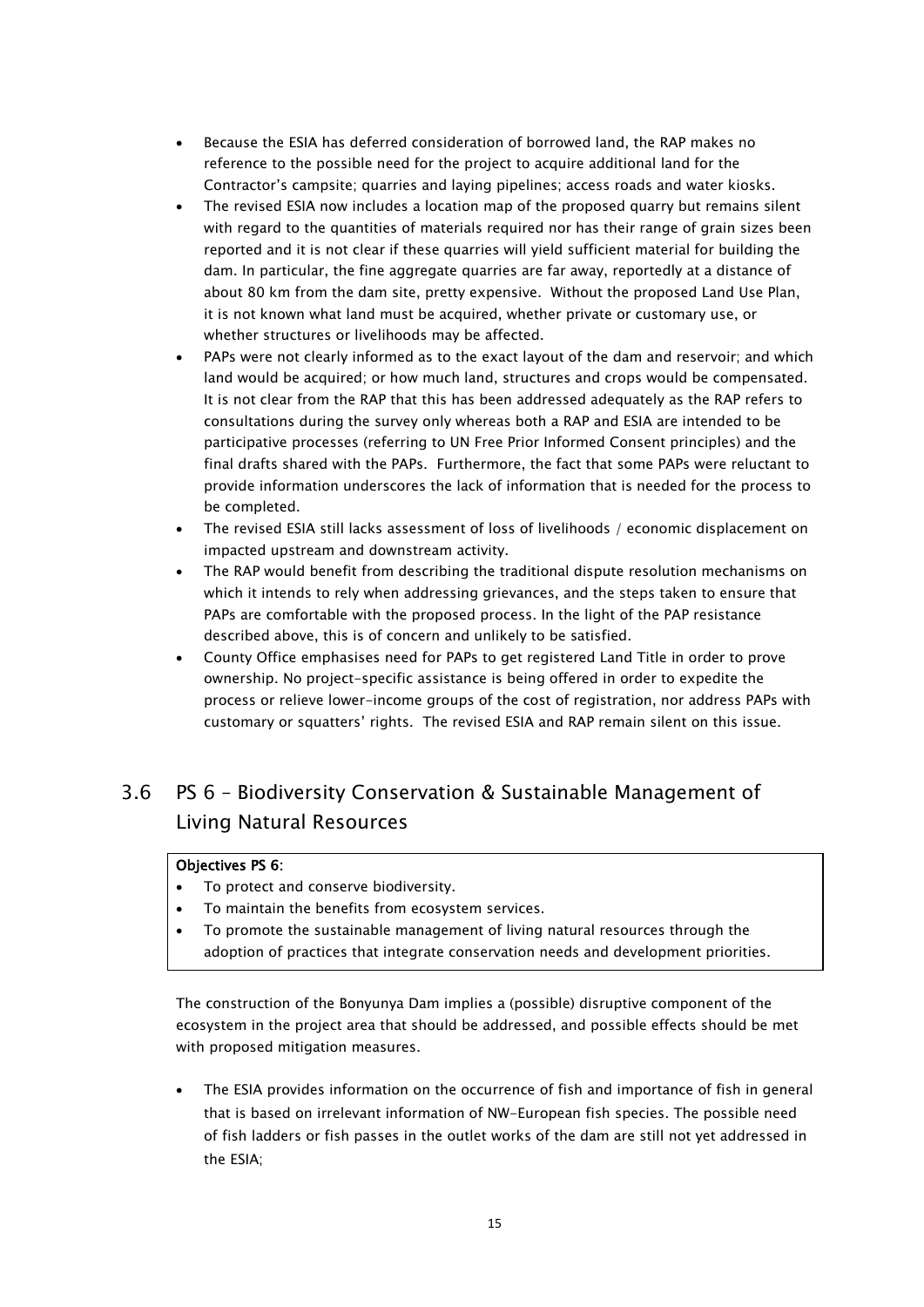- The ESIA mentions: "There should be a progressive catchment management plan targeting Gucha River sub-basins. In this regard, involvement of the communities, landowners and relevant authorities will be necessary". However, no concrete steps are suggested. And neither are responsible authorities assigned to this planning;
- The ESIA includes no reference to the stage of the first filling of the reservoir. This is a critical test of a dam and one of its dangerous moments. This stage should be accompanied with special care e.g. continuous observations and measurements. Assessment of the effects downstream related to the (initial) change in water flow during this stage should be included and mitigation measures explained;
- The ESIA does not specify the land use of the strip along the reservoir between Max Water Level (MWL) and Full Supply Level (FSL). This might be used for selected agriculture purposes (e.g. grass) provided that this would not increase the inflow of sediments or organic matter, e.g. dung. If farmers would be allowed to grow grass, that might lower the necessary budget for periodical clearing of the empty strip;
- The water supply project will increase water consumption in the area and thus have an impact on water resources availability downstream. This should be considered in a water resources assessment at the basin level and/or in a river basin management plan. This is a public responsibility and should be taken care of by the responsible authority WRMA, especially as this should also inform the decision on the abstraction license.

# <span id="page-17-0"></span>3.7 PS 8 – Cultural Heritage

### Objectives PS 8:

- To protect cultural heritage from the adverse impacts of project activities and support its preservation.
- To promote the equitable sharing of benefits from the use of cultural heritage.

Although not triggered in the ESIA, and with no cultural sites known in the project area at this point, a budget of Kshs 1 million is allocated to 'cultural sites chance finds' in the ESIA Mitigation matrix (Table 14.1 Item 14)

• A 'chance find' procedure must support the budget allocation or require one to be developed by the contractor. At this it is not clear who is responsible and who will have to pay the allocation once a cultural heritage is found. This is still not clarified in the revised ESIA.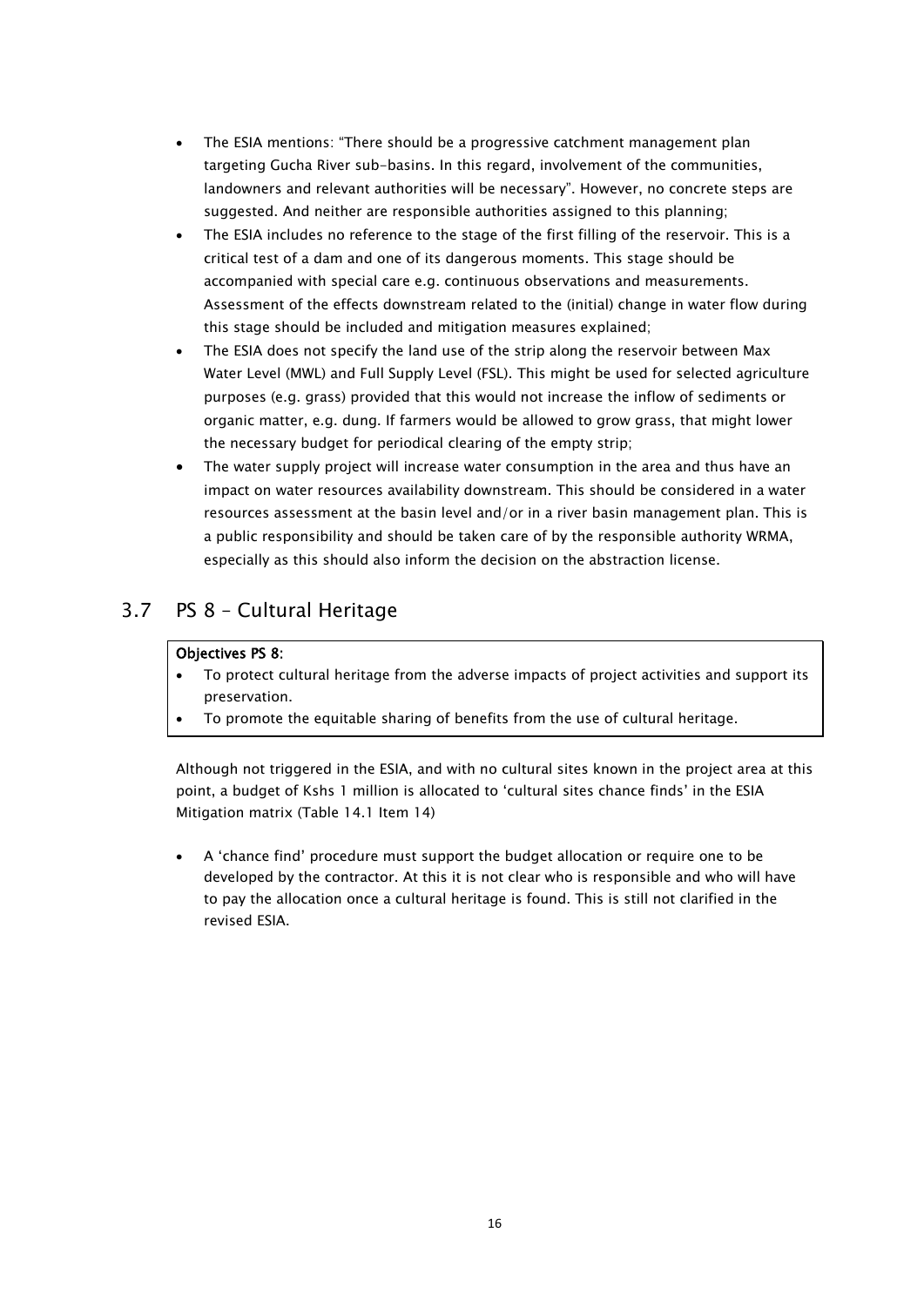

<span id="page-18-0"></span>Annex 1: Map Kisii-Nyamira Water Supply & Sanitation Project